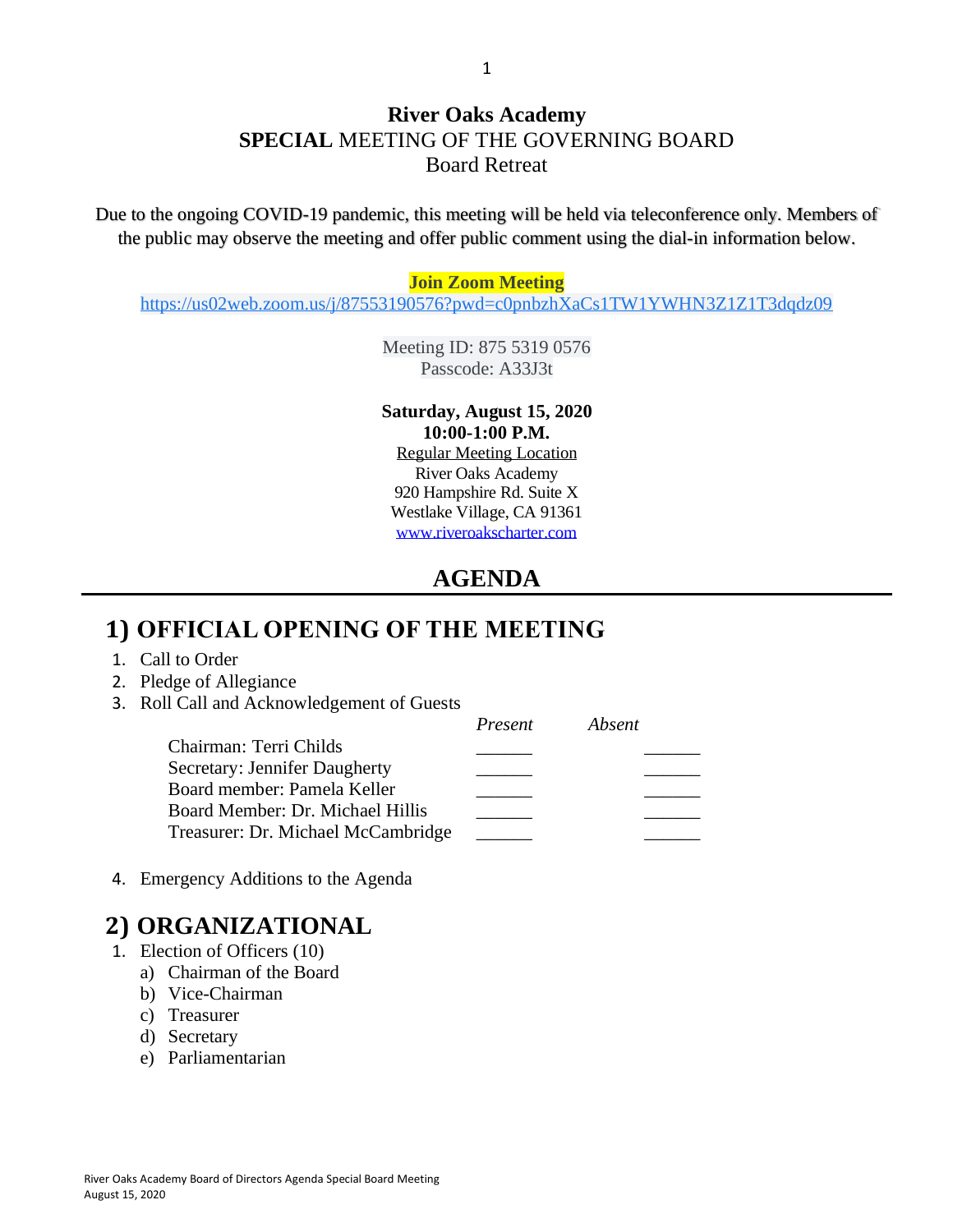## **3) PUBLIC COMMENTS**

*Citizens who would like to address the Board on any item on the Agenda may do so now or when the President requests comments from the Public as the Board is considering the item. This portion of the Annual Board meeting is set aside for members of the audience to make comments or raise issues that are not specifically on the agenda. These presentations, both during open and agendized topics, are limited to three (3) minutes per presentation and the total time allotted to non-agenda items will not exceed fifteen (15) minutes.*

## **4) REPORTS**

None

## **5) CONSENT AGENDA ITEMS**

*Actions proposed for the Consent Agenda are items consistent with adopted policies and approved practices of River Oaks Academy and are deemed routine in nature. The Board will be asked to approve all of the Consent Agenda items by a single vote unless any member of the Board or the Public asks that an item be removed from the Consent Agenda and considered and discussed separately.*

None

# **6) INFORMATION AND DISCUSSION ITEMS**

*These items are presented to the Board for information only and are not subject to action at this meeting. These items may be added to a future meeting for action by the Board.*

#### *Board Retreat Agenda:*

Special Guests: Jeff Rice, APlus+ CEO and Founder Maria Montagne, Instructional Coordinator Jennifer Anderson, Teacher and SEL coordinator

- 1. Jeff Rice: Presentation on Political Climate in California; advocacy efforts (Zoom presentation) (45)
- 2. Claudia Weintraub: Introduction; "What is your Why?" (PPT) (10)
- 3. Claudia Weintraub: Warm-up activity: North, South, East and West--handout (15 min)
- 4. Claudia Weintraub: Board/Director Roles-PPT (10)
- 5. Claudia Weintraub: Governance Training Introduction: The Brown Act—Open and Public-PPT (15)
- 6. Claudia Weintraub: Review of 2019-20 Accomplishments-PPT (15)
- 7. Claudia Weintraub: Review of Procedures for Director Evaluation Process/Protocol/Director Evaluation Tool/Timeline review (15)

a. **TimeLine for Director Evaluation—Action Item #7.1**

- 8. Claudia Weintraub: 2019-20 Director Goals review and discussion (15)
	- a. **2019-20 Director Goals—Action Item #7.2**
- 9. Maria Montagne: Presentation: Math Program for 2020-21 (15)
- 10. Jennifer Anderson: Presentation on SEL program and Interactive activity (15)
- 11. Claudia Weintraub: Closing (5)